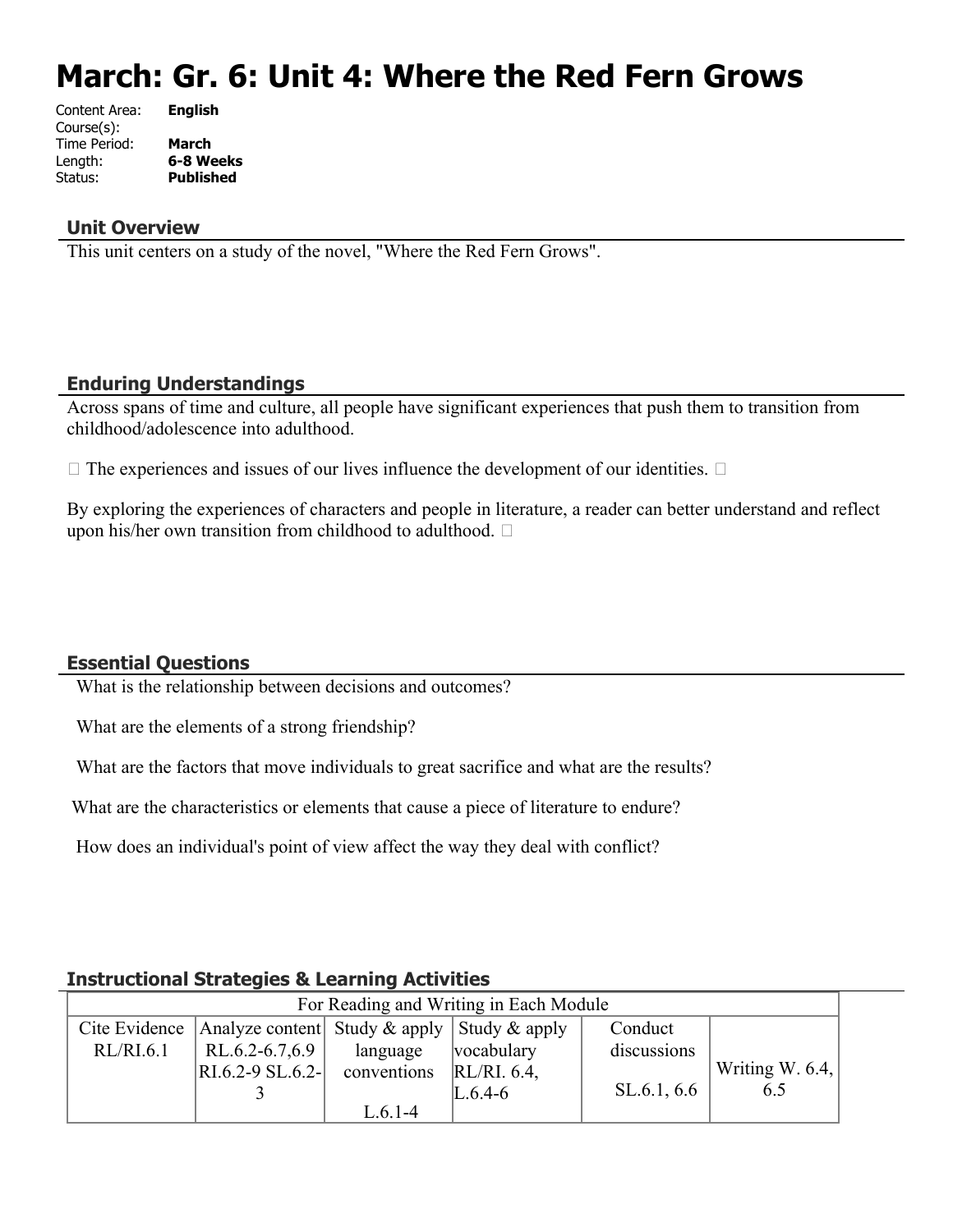| Reading Comprehension and<br>Fluency                                                                                                                                                                                                                                              | Word Study and Language<br>Conventions                                                                                                                                                                    | Writing and Reporting                                                                                                                                                                            |
|-----------------------------------------------------------------------------------------------------------------------------------------------------------------------------------------------------------------------------------------------------------------------------------|-----------------------------------------------------------------------------------------------------------------------------------------------------------------------------------------------------------|--------------------------------------------------------------------------------------------------------------------------------------------------------------------------------------------------|
| RL.6.1 RL.6.2 RL.6.3 L.6.4                                                                                                                                                                                                                                                        | L.6.1 L.6.2 L.6.3 L.6.4                                                                                                                                                                                   | W.6.1 W.6.2 W.6.3 W.6.4 W.6.5<br>W.6.6 W.6.7 W.6.8 W.6.9                                                                                                                                         |
| RL.6.5 RL.6.6 RL.6.7 RL.6.9                                                                                                                                                                                                                                                       | L.6.5 L.6.6                                                                                                                                                                                               | W.6.10                                                                                                                                                                                           |
| <b>RL.6.10</b>                                                                                                                                                                                                                                                                    | Greek & Latin Roots Study,<br>including:                                                                                                                                                                  | L.6.1 L.6.2 L.6.3                                                                                                                                                                                |
| SL.6.1 SL.6.2 SL.6.3 SL.6.4                                                                                                                                                                                                                                                       |                                                                                                                                                                                                           | <b>SL6.3 SL. 6.4 SL.6.5 SL.6.6</b>                                                                                                                                                               |
| RI.6.1 RI.6.2 RI.6.3 RI.6.4                                                                                                                                                                                                                                                       |                                                                                                                                                                                                           | On-Demand Prompt:<br>Explanatory/Argumentative                                                                                                                                                   |
| RI.6.5 RI.6.6 RI.6.7 RI.6.8                                                                                                                                                                                                                                                       |                                                                                                                                                                                                           |                                                                                                                                                                                                  |
| <b>RI.6.9 RI.6.10</b>                                                                                                                                                                                                                                                             |                                                                                                                                                                                                           | (W.7.2)                                                                                                                                                                                          |
| Suggested Literature Pieces:                                                                                                                                                                                                                                                      | (L.6.4)                                                                                                                                                                                                   | -Review aspects of explanatory<br>writing (quotes, explanations of                                                                                                                               |
| $\&$ Where the Red Ferns Grows<br>by Wilson Rawls                                                                                                                                                                                                                                 | Vocabulary Studies:<br>§ Select words which are<br>embedded in any of the readings                                                                                                                        | processes) and view samples.                                                                                                                                                                     |
| Suggested Short Informational<br>Pieces:<br>$\Box$ Brief nonfiction pieces (such<br>as essays, autobiographies,<br>newspaper articles, magazine<br>articles or reliable internet<br>sources) based on possible topics relationships, and nuances in                               | done in class, fiction or<br>nonfiction.<br>§ Apply academic or domain<br>specific words within student<br>body of work.<br>§ Demonstrate understanding of<br>figurative language, word<br>word meanings. | Pre On Demand<br>-Brainstorm for the following<br>prompt:<br>Is it beneficial or harmful to be a<br>part of a team? Cite textual<br>evidence in your essay to support<br>or oppose the question. |
| (RI.6.1, 6.2, 6.3, 6.4, 6.5, 6.6,                                                                                                                                                                                                                                                 | (L. 6.2, 6.3, 6.4, 6.5, 6.6)                                                                                                                                                                              | Post On Demand                                                                                                                                                                                   |
| (6.8, 6.9)                                                                                                                                                                                                                                                                        | Language Focus:                                                                                                                                                                                           | <b>Short Constructed Response:</b>                                                                                                                                                               |
| Suggested Extended Texts:                                                                                                                                                                                                                                                         | § Ensure that pronouns are in the                                                                                                                                                                         | (possible examples)                                                                                                                                                                              |
| "Dreams" by Langston Hughes                                                                                                                                                                                                                                                       | proper case (subjective,<br>objective, possessive).                                                                                                                                                       |                                                                                                                                                                                                  |
| Literature Circles:                                                                                                                                                                                                                                                               | § Use intensive pronouns<br>(myself, ourselves)                                                                                                                                                           | Explanatory/Argumentative<br>(W.6.1)                                                                                                                                                             |
| Throughout this unit, students<br>will read from a variety of texts,<br>stories, poems and informational<br>sources. Lit Circle activities<br>$(s$ kills, vocabulary, writing<br><i>centers</i> ) will reflect Common<br>Core Standards and use a<br>combination of benchmarks to | § Recognize and correct vague<br>pronouns (ones with unclear or<br>ambiguous antecedents).<br>§ Recognize and correct<br>inappropriate shifts in pronoun                                                  | § End of year District Writing<br>Sample<br>(explanatory/argumentative<br>$\ket{essay}$                                                                                                          |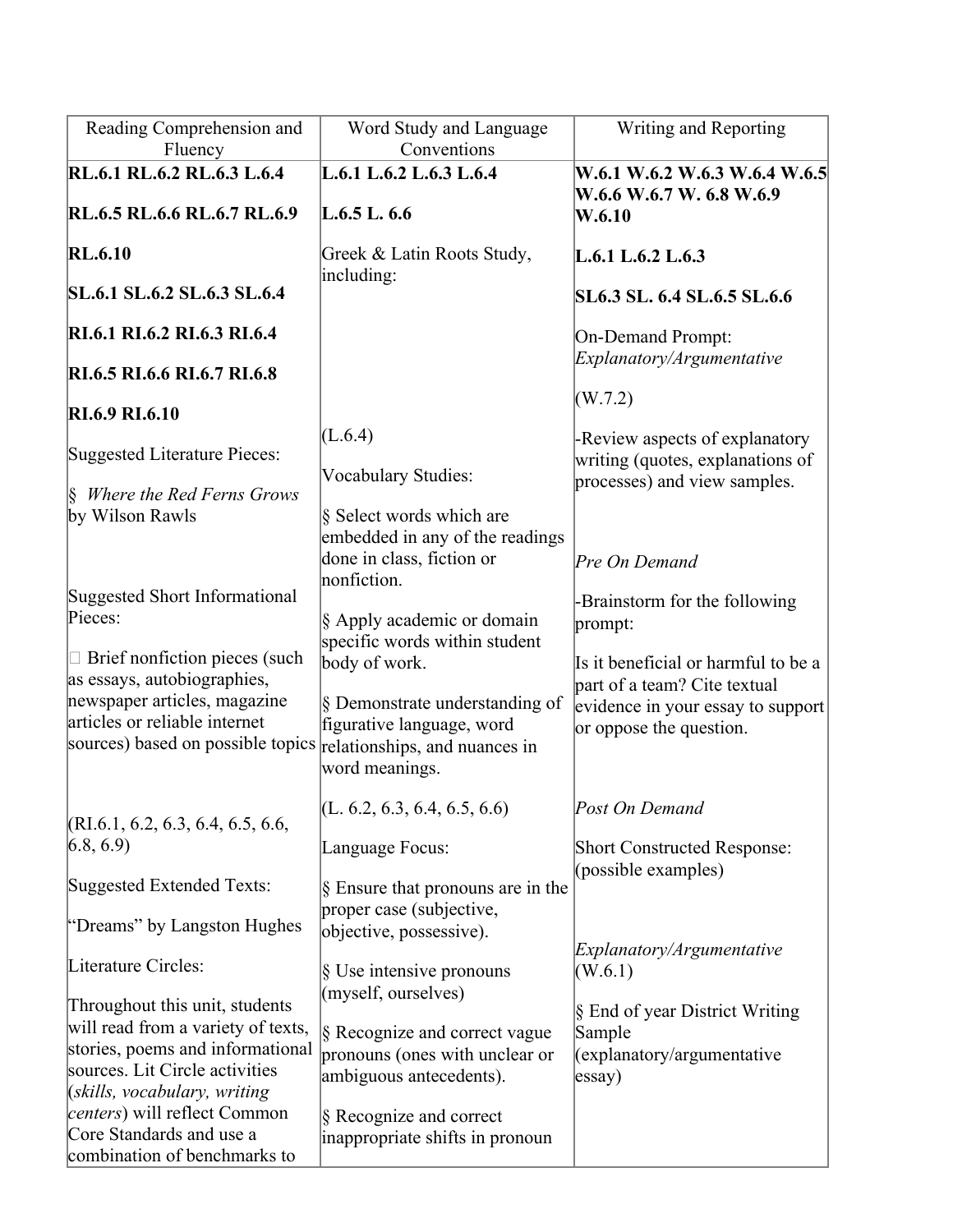| assess student learning.                                                                                                                                                                                                                                                                                                                                                                                                                                                       | number and person.                                                                                                                                                                                                                                                                                                                                           | Informational: (W.6.2)                                                                                                                                                                                             |
|--------------------------------------------------------------------------------------------------------------------------------------------------------------------------------------------------------------------------------------------------------------------------------------------------------------------------------------------------------------------------------------------------------------------------------------------------------------------------------|--------------------------------------------------------------------------------------------------------------------------------------------------------------------------------------------------------------------------------------------------------------------------------------------------------------------------------------------------------------|--------------------------------------------------------------------------------------------------------------------------------------------------------------------------------------------------------------------|
| (SL.6.1, 6.2, 6.3, 6.4)<br>Application of Learned Skills:<br>§ Compare and contrast the<br>experience of reading a story,<br>drama, or poem to listening to or<br>viewing an audio, video or live<br>version of the text, including<br>contrasting what they "see" and<br>"hear" when reading the text to<br>what they perceive when they                                                                                                                                      | § Use punctuation (commas,<br>parentheses, dashes) to set off<br>nonrestrictive/parenthetical<br>elements.<br>§ Recognize variations from<br>standard English in their own and paraphrase the data and<br>others' writing and speaking, and conclusions of others while<br>identify and use strategies to<br>improve expression in<br>conventional language. | §<br>§ Gather relevant information<br>from multiple print and digital<br>sources; assess the credibility of<br>each source and quote or<br>avoiding plagiarism and<br>providing basic bibliographic<br>information |
| listen or watch. (RL.6.7, SL.6.2).<br>$\Box$ Compare and contrast texts in<br>different forms or genres (e.g.,<br>stories and poems; historical<br>novels and fantasy stories) in<br>terms of their approaches to<br>similar themes and<br>topics. $(RL.6.9)$<br>$\Box$ Integrate information<br>presented in different media or<br>formats (e.g., visually,<br>quantitatively) as well as in<br>words to develop a coherent<br>understanding of a topic or issue.<br>(RI.6.7) |                                                                                                                                                                                                                                                                                                                                                              | $\Box$ Complete a summary,<br>reaction, and prediction of<br>chapters read in the novel using<br>compound/complex sentences<br>and standard conventions                                                            |

# **Integration of Career Readiness, Life Literacies and Key Skills**

|                  | Awareness of and appreciation for cultural differences is critical to avoid barriers to<br>productive and positive interaction. |
|------------------|---------------------------------------------------------------------------------------------------------------------------------|
|                  | An individual's strengths, lifestyle goals, choices, and interests affect employment and<br>income.                             |
| TECH.9.4.8.GCA.2 | Demonstrate openness to diverse ideas and perspectives through active discussions to<br>achieve a group goal.                   |
| TECH.9.4.8.GCA   | <b>Global and Cultural Awareness</b>                                                                                            |
| WRK.9.2.8.CAP.3  | Explain how career choices, educational choices, skills, economic conditions, and personal                                      |
|                  |                                                                                                                                 |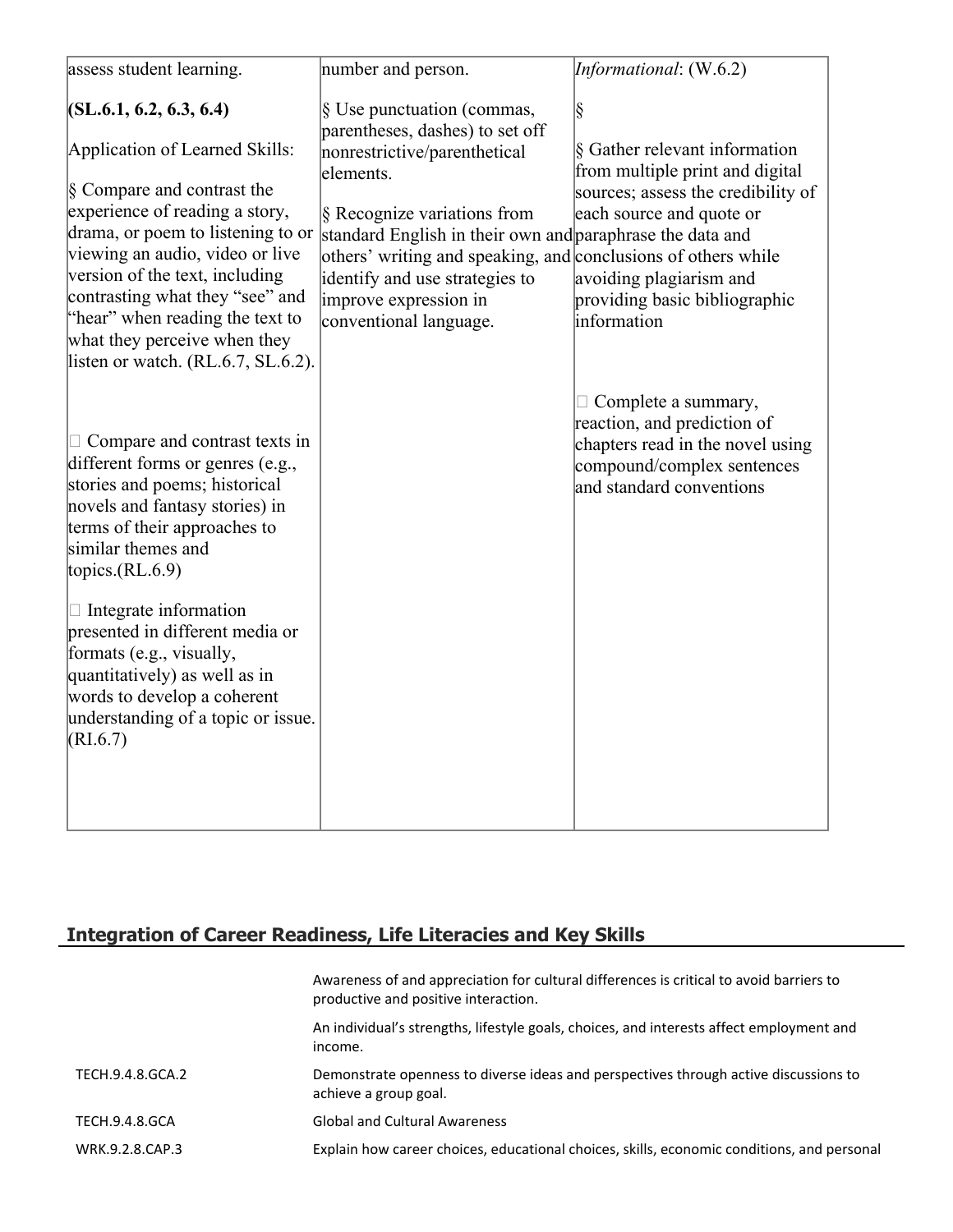|                      | behavior affect income.                                                                                                                                           |
|----------------------|-------------------------------------------------------------------------------------------------------------------------------------------------------------------|
| TECH.9.4.8.GCA.1     | Model how to navigate cultural differences with sensitivity and respect (e.g., 1.5.8.C1a).                                                                        |
| WRK.9.2.8.CAP.4      | Explain how an individual's online behavior (e.g., social networking, photo exchanges,<br>video postings) may impact opportunities for employment or advancement. |
| <b>WRK.9.2.8.CAP</b> | Career Awareness and Planning                                                                                                                                     |

#### **Technology and Design Integration**

Students will interact with the unit using the Smartboard, document camera and Chromebooks/Google Classroom

# **Interdisciplinary Connections**

| TECH.8.1.8   | Educational Technology: All students will use digital tools to access, manage, evaluate, and<br>synthesize information in order to solve problems individually and collaborate and to<br>create and communicate knowledge.                     |
|--------------|------------------------------------------------------------------------------------------------------------------------------------------------------------------------------------------------------------------------------------------------|
| TECH.8.1.8.B | Creativity and Innovation: Students demonstrate creative thinking, construct knowledge<br>and develop innovative products and process using technology.                                                                                        |
| TECH.8.1.8.E | Research and Information Fluency: Students apply digital tools to gather, evaluate, and<br>use information.                                                                                                                                    |
| TECH.8.1.8.F | Critical thinking, problem solving, and decision making: Students use critical thinking skills<br>to plan and conduct research, manage projects, solve problems, and make informed<br>decisions using appropriate digital tools and resources. |

#### **Differentiation**

- Understand that gifted students, just like all students, come to school to learn and be challenged.
- Pre-assess your students. Find out their areas of strength as well as those areas you may need to address before students move on.
- Consider grouping gifted students together for at least part of the school day.
- Plan for differentiation. Consider pre-assessments, extension activities, and compacting the curriculum.
- Use phrases like "You've shown you don't need more practice" or "You need more practice" instead of words like "qualify" or "eligible" when referring to extension work.
- Encourage high-ability students to take on challenges. Because they're often used to getting good grades, gifted students may be risk averse.
- **Definitions of Differentiation Components**:
	- o Content the specific information that is to be taught in the lesson/unit/course of instruction.
	- o Process how the student will acquire the content information.
	- o Product how the student will demonstrate understanding of the content.
	- o Learning Environment the environment where learning is taking place including physical location and/or student grouping

#### **Differentiation occurring in this unit:**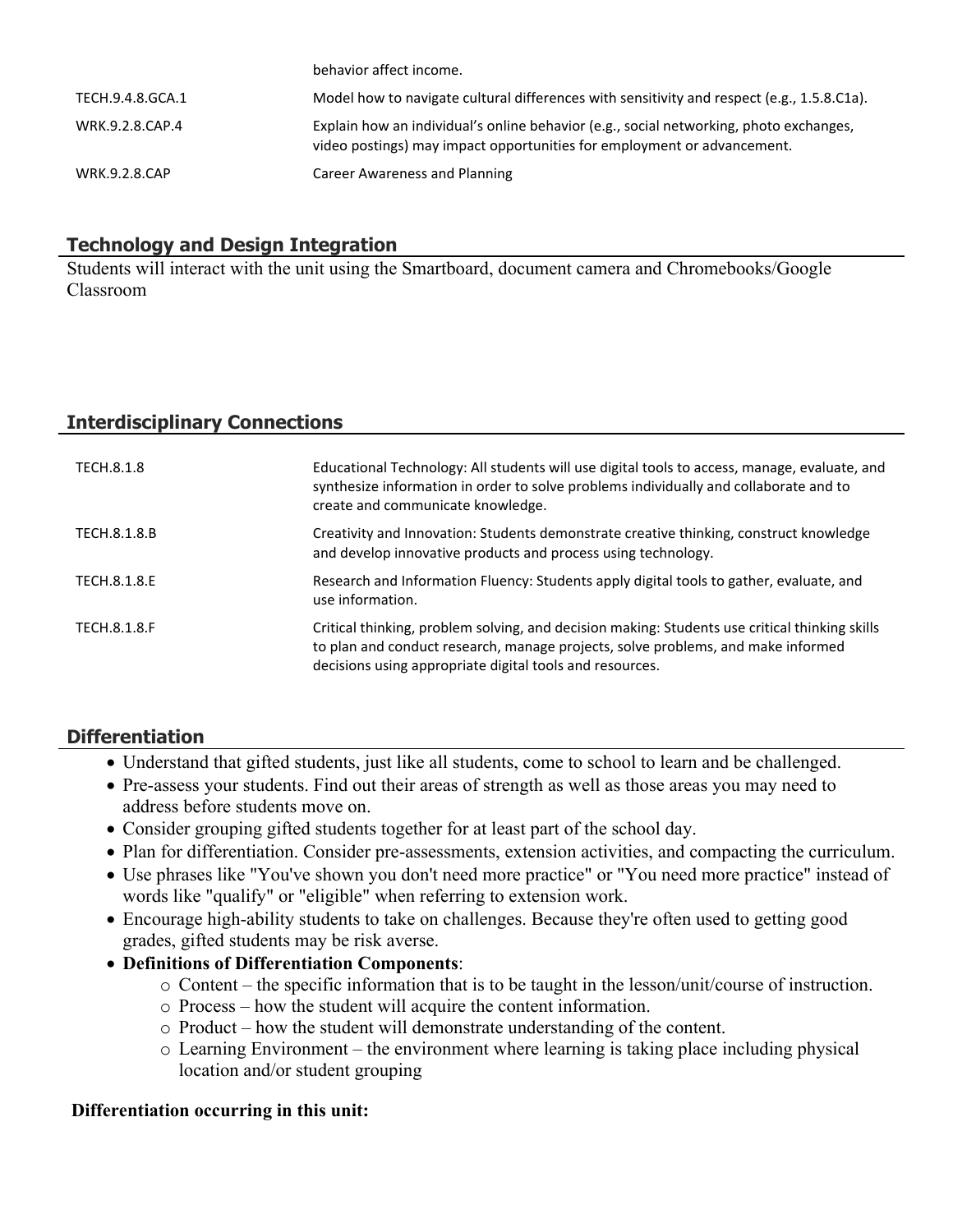Additional support and/or additional challenges will be available to students in need of modifications.

### **Modifications & Accommodations**

Refer to QSAC EXCEL SMALL SPED ACCOMMOCATIONS spreadsheet in this discipline.

#### **Modifications and Accommodations used in this unit:**

IEP and 504 plans will be utilized.

## **Benchmark Assessments**

**Benchmark Assessments** are given periodically (e.g., at the end of every quarter or as frequently as once per month) throughout a school year to establish baseline achievement data and measure progress toward a standard or set of academic standards and goals.

#### **Schoolwide Benchmark assessments:**

Aimsweb benchmarks 3X a year

Linkit Benchmarks 3X a year

#### **Additional Benchmarks used in this unit:**

Unit tests

Writing Samples

Teacher made benchmark assessments of skills

Linkit testing 3 times a year.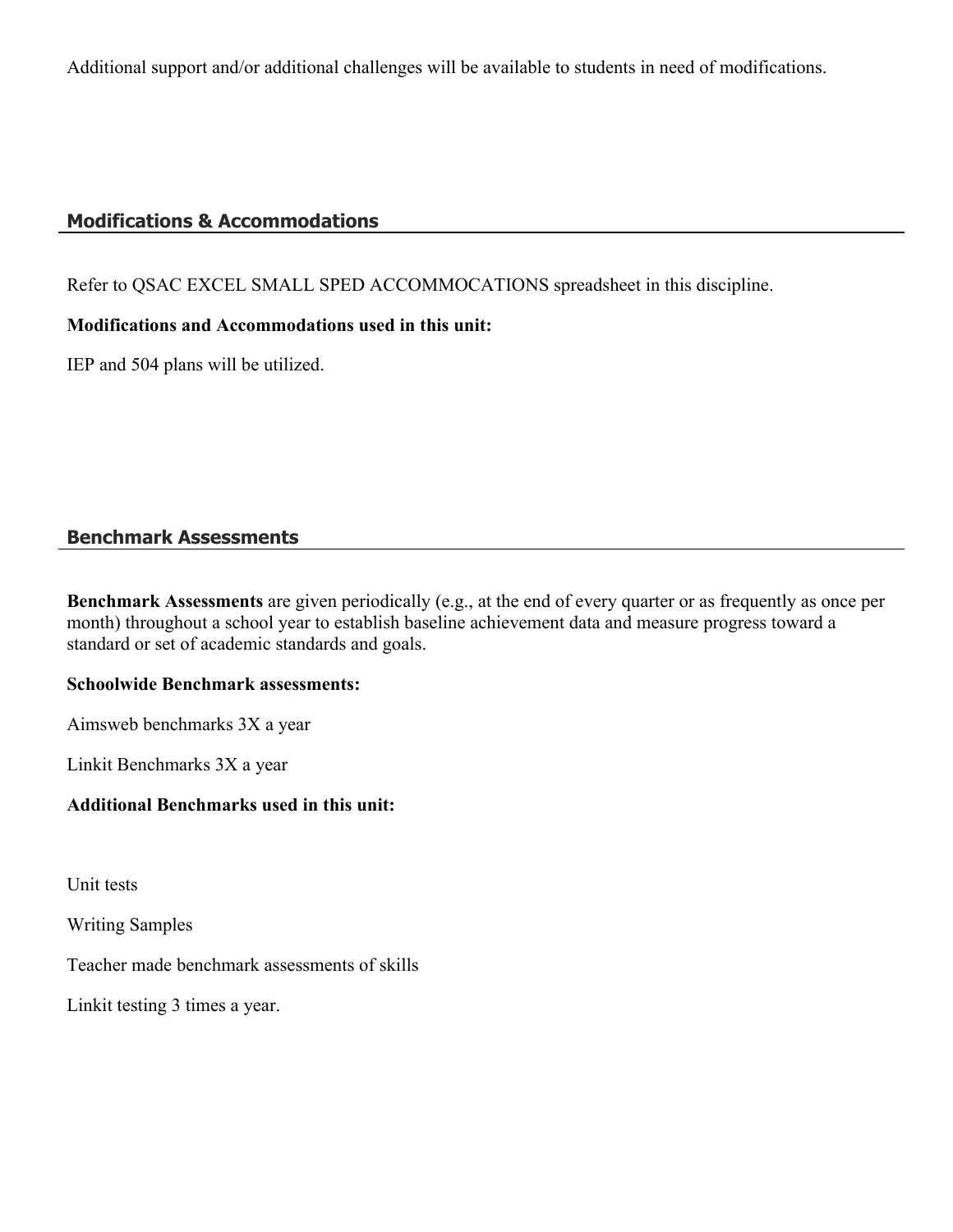#### **Formative Assessments**

Assessment allows both instructor and student to monitor progress towards achieving learning objectives, and can be approached in a variety of ways. **Formative assessment** refers to tools that identify misconceptions, struggles, and learning gaps along the way and assess how to close those gaps. It includes effective tools for helping to shape learning, and can even bolster students' abilities to take ownership of their learning when they understand that the goal is to improve learning, not apply final marks (Trumbull and Lash, 2013). It can include students assessing themselves, peers, or even the instructor, through writing, quizzes, conversation, and more. In short, formative assessment occurs throughout a class or course, and seeks to improve student achievement of learning objectives through approaches that can support specific student needs (Theal and Franklin, 2010, p. 151).

#### **Formative Assessments used in this unit:**

**Discussion** 

Teacher conferences

Teacher observations

#### **Summative Assessments**

**Summative assessments** evaluate student learning, knowledge, proficiency, or success at the conclusion of an instructional period, like a unit, course, or program. Summative assessments are almost always formally graded and often heavily weighted (though they do not need to be). Summative assessment can be used to great effect in conjunction and alignment with formative assessment, and instructors can consider a variety of ways to combine these approaches.

#### **Summative assessments for this unit:**

Quizzes

Unit tests

Projects

Writing prompts

#### **Instructional Materials**

Classroom computers

Smart board

Class novels, Where the Red Fern Grows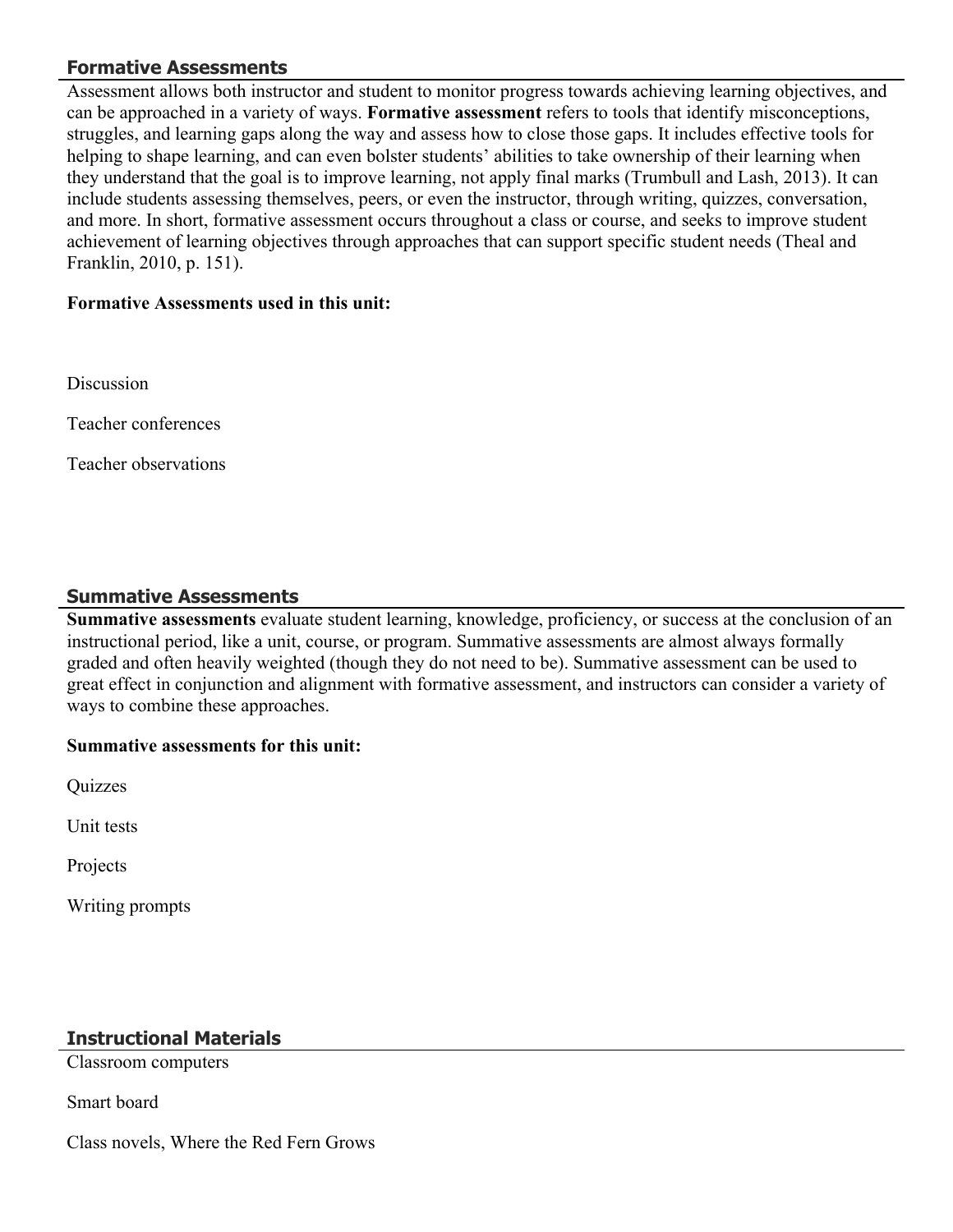# **Standards**

| LA.RI.6.10 | By the end of the year read and comprehend literary nonfiction at grade level text-<br>complexity or above, with scaffolding as needed.                                                                                                                                       |
|------------|-------------------------------------------------------------------------------------------------------------------------------------------------------------------------------------------------------------------------------------------------------------------------------|
| LA.SL.6.6  | Adapt speech to a variety of contexts and tasks, demonstrating command of formal<br>English when indicated or appropriate.                                                                                                                                                    |
| LA.L.6.6   | Acquire and use accurately grade-appropriate general academic and domain-specific<br>words and phrases; gather vocabulary knowledge when considering a word or phrase<br>important to comprehension or expression.                                                            |
| LA.L.6.1   | Demonstrate command of the conventions of standard English grammar and usage when<br>writing or speaking.                                                                                                                                                                     |
| LA.W.6.3   | Write narratives to develop real or imagined experiences or events using effective<br>technique, relevant descriptive details, and well-structured event sequences.                                                                                                           |
| LA.RL.6.1  | Cite textual evidence and make relevant connections to support analysis of what the text<br>says explicitly as well as inferences drawn from the text.                                                                                                                        |
| LA.RL.6.2  | Determine a theme or central idea of a text and how it is conveyed through particular<br>details; provide a summary of the text distinct from personal opinions or judgments.                                                                                                 |
| LA.RL.6.3  | Describe how a particular story's or drama's plot unfolds in a series of episodes as well as<br>how the characters respond or change as the plot moves toward a resolution.                                                                                                   |
| LA.W.6.1   | Write arguments to support claims with clear reasons and relevant evidence.                                                                                                                                                                                                   |
| LA.L.6.2   | Demonstrate command of the conventions of standard English capitalization, punctuation,<br>and spelling when writing.                                                                                                                                                         |
| LA.RL.6.4  | Determine the meaning of words and phrases as they are used in a text, including<br>figurative and connotative meanings; analyze the impact of a specific word choice on<br>meaning and tone.                                                                                 |
| LA.W.6.4   | Produce clear and coherent writing in which the development, organization, voice and<br>style are appropriate to task, purpose, and audience. (Grade-specific expectations for<br>writing types are defined in standards 1-3 above.)                                          |
| LA.RL.6.5  | Analyze how a particular sentence, chapter, scene, or stanza fits into the overall structure<br>of a text and contributes to the development of the theme, setting, or plot.                                                                                                  |
| LA.W.6.5   | With some guidance and support from peers and adults, develop and strengthen writing<br>as needed by planning, revising, editing, rewriting, or trying a new approach.                                                                                                        |
| LA.RL.6.6  | Explain how an author develops the point of view of the narrator or speaker in a text.                                                                                                                                                                                        |
| LA.W.6.6   | Use technology, including the Internet, to produce and publish writing as well as to<br>interact and collaborate with others; demonstrate sufficient command of keyboarding<br>skills to type a minimum of three pages in a single sitting.                                   |
| LA.RL.6.7  | Compare and contrast the experience of reading a story, drama, or poem to listening to or<br>viewing an audio, video, or live version of the text, including contrasting what they "see"<br>and "hear" when reading the text to what they perceive when they listen or watch. |
| LA.RL.6.8  | (Not applicable to literature)                                                                                                                                                                                                                                                |
| LA.W.6.7   | Conduct short research projects to answer a question, drawing on several sources and<br>refocusing the inquiry when appropriate.                                                                                                                                              |
| LA.W.6.2   | Write informative/explanatory texts to examine a topic and convey ideas, concepts, and<br>information through the selection, organization, and analysis of relevant content.                                                                                                  |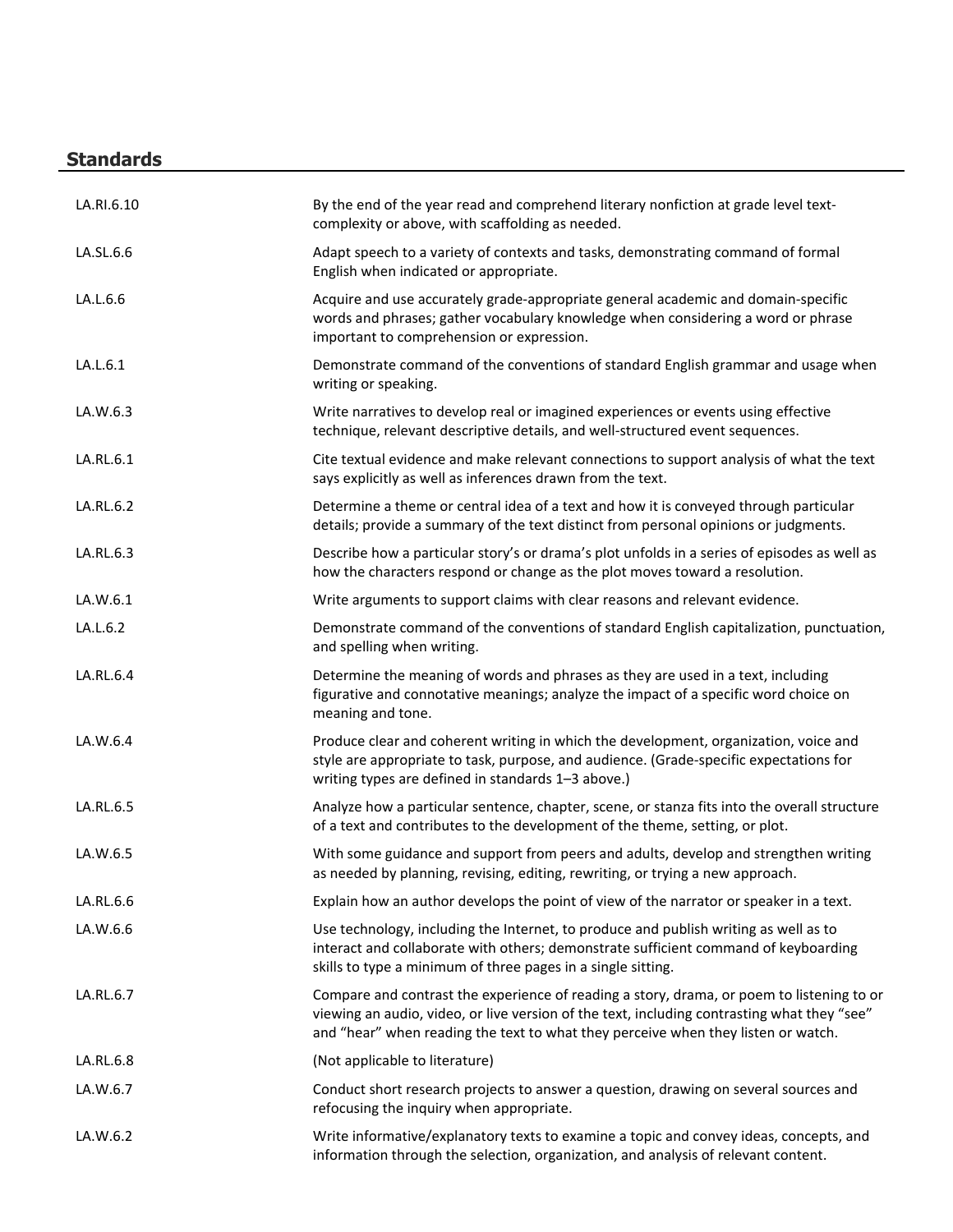| LA.RL.6.9  | Compare, contrast and reflect on (e.g., practical knowledge, historical/cultural context,<br>and background knowledge) texts in different forms or genres (e.g., stories and poems;<br>historical novels and fantasy stories) in terms of their approaches to similar themes and<br>topics. |
|------------|---------------------------------------------------------------------------------------------------------------------------------------------------------------------------------------------------------------------------------------------------------------------------------------------|
| LA.W.6.8   | Gather relevant information from multiple print and digital sources; assess the credibility<br>of each source; and quote or paraphrase the data and conclusions of others while avoiding<br>plagiarism and providing basic bibliographic information for sources.                           |
| LA.W.6.9   | Draw evidence from literary or informational texts to support analysis, reflection, and<br>research.                                                                                                                                                                                        |
| LA.RL.6.10 | By the end of the year read and comprehend literature, including stories, dramas, and<br>poems at grade level text-complexity or above, scaffolding as needed.                                                                                                                              |
| LA.W.6.10  | Write routinely over extended time frames (time for research, reflection,<br>metacognition/self correction, and revision) and shorter time frames (a single sitting or a<br>day or two) for a range of discipline-specific tasks, purposes, and audiences.                                  |
| LA.L.6.3   | Use knowledge of language and its conventions when writing, speaking, reading, or<br>listening.                                                                                                                                                                                             |
| LA.RI.6.1  | Cite textual evidence and make relevant connections to support analysis of what the text<br>says explicitly as well as inferences drawn from the text.                                                                                                                                      |
| LA.L.6.4   | Determine or clarify the meaning of unknown and multiple-meaning words and phrases<br>based on grade 6 reading and content, choosing flexibly from a range of strategies.                                                                                                                   |
| LA.RI.6.2  | Determine a central idea of a text and how it is conveyed through particular details;<br>provide a summary of the text distinct from personal opinions or judgments.                                                                                                                        |
| LA.RI.6.3  | Analyze in detail how a key individual, event, or idea is introduced, illustrated, and<br>elaborated in a text (e.g., through examples or anecdotes).                                                                                                                                       |
| LA.SL.6.1  | Engage effectively in a range of collaborative discussions (one-on-one, in groups, and<br>teacher-led) with diverse partners on grade 6 topics, texts, and issues, building on others'<br>ideas and expressing their own clearly.                                                           |
| LA.RI.6.4  | Determine the meaning of words and phrases as they are used in a text, including<br>figurative, connotative, and technical meanings.                                                                                                                                                        |
| LA.RI.6.5  | Analyze how a particular sentence, paragraph, chapter, or section fits into the overall<br>structure of a text and contributes to the development of the ideas.                                                                                                                             |
| LA.RI.6.6  | Determine an author's point of view or purpose in a text and explain how it is conveyed in<br>the text.                                                                                                                                                                                     |
| LA.SL.6.2  | Interpret information presented in diverse media and formats (e.g., visually,<br>quantitatively, orally) and explain how it contributes to a topic, text, or issue under study.                                                                                                             |
| LA.RI.6.7  | Integrate information presented in different media or formats (e.g., visually,<br>quantitatively) as well as in words to develop a coherent understanding of a topic or issue.                                                                                                              |
| LA.SL.6.3  | Deconstruct a speaker's argument and specific claims, distinguishing claims that are<br>supported by reasons and evidence from claims that are not.                                                                                                                                         |
| LA.RI.6.8  | Trace and evaluate the argument and specific claims in a text, distinguishing claims that<br>are supported by reasons and evidence from claims that are not.                                                                                                                                |
| LA.L.6.5   | Demonstrate understanding of figurative language, word relationships, and nuances in<br>word meanings.                                                                                                                                                                                      |
| LA.RI.6.9  | Compare, contrast and reflect on (e.g., practical knowledge, historical/cultural context,<br>and background knowledge) one author's presentation of events with that of another<br>(e.g., a memoir written by and a biography on the same person).                                          |
| LA.SL.6.4  | Present claims and findings, sequencing ideas logically and using pertinent descriptions,<br>facts, and details to accentuate main ideas or themes; use appropriate speaking behaviors<br>(e.g., eye contact, adequate volume, and clear pronunciation).                                    |